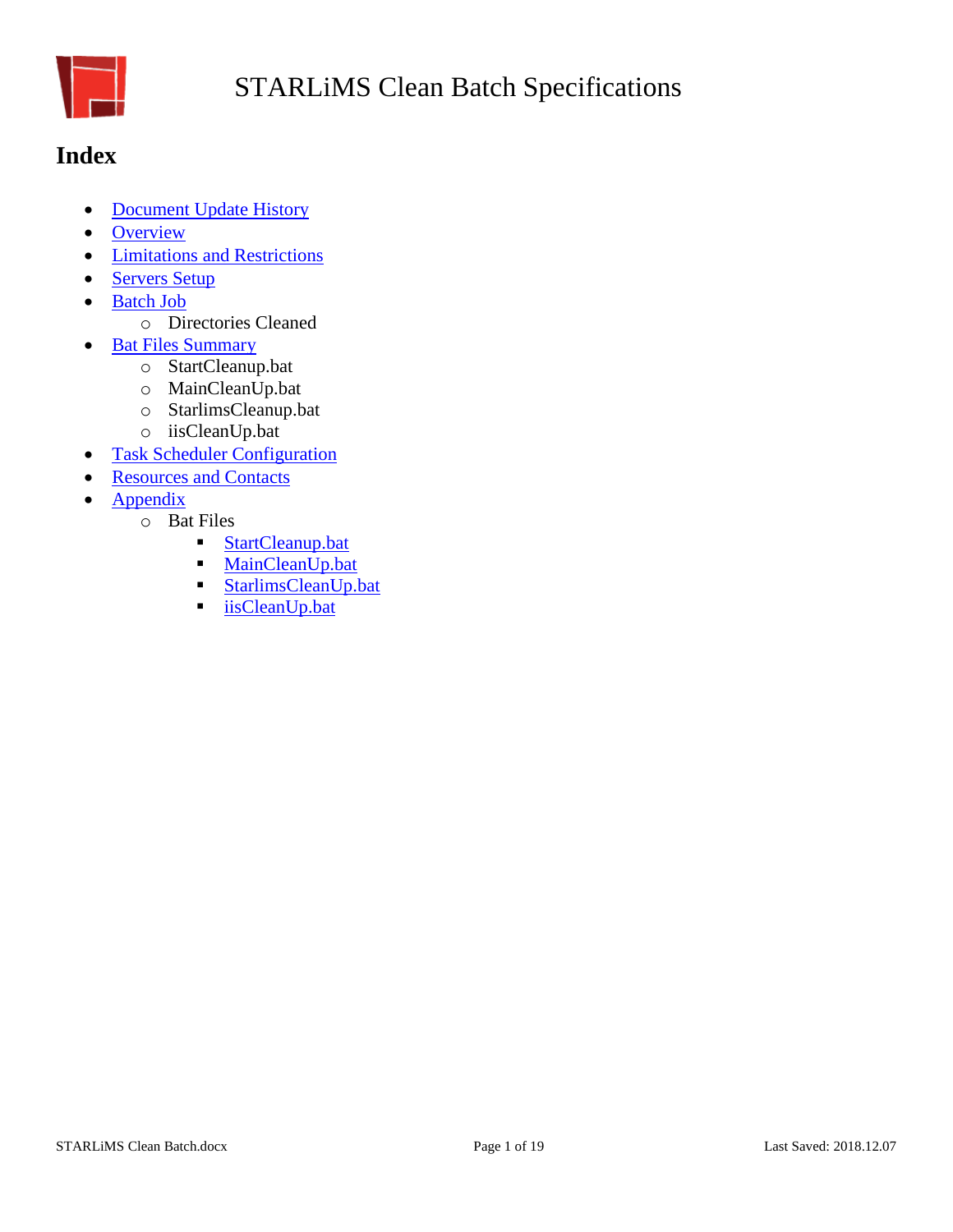

#### <span id="page-1-0"></span>Document Update History

Update history for this document

| <b>Date</b> | <b>Person</b>      | <b>Description</b>                       |
|-------------|--------------------|------------------------------------------|
| 2018.12.07  | James Yoder        | <b>Addition of Servers Setup section</b> |
| 2018.11.19  | <b>James Yoder</b> | <b>Created Document</b>                  |
|             |                    |                                          |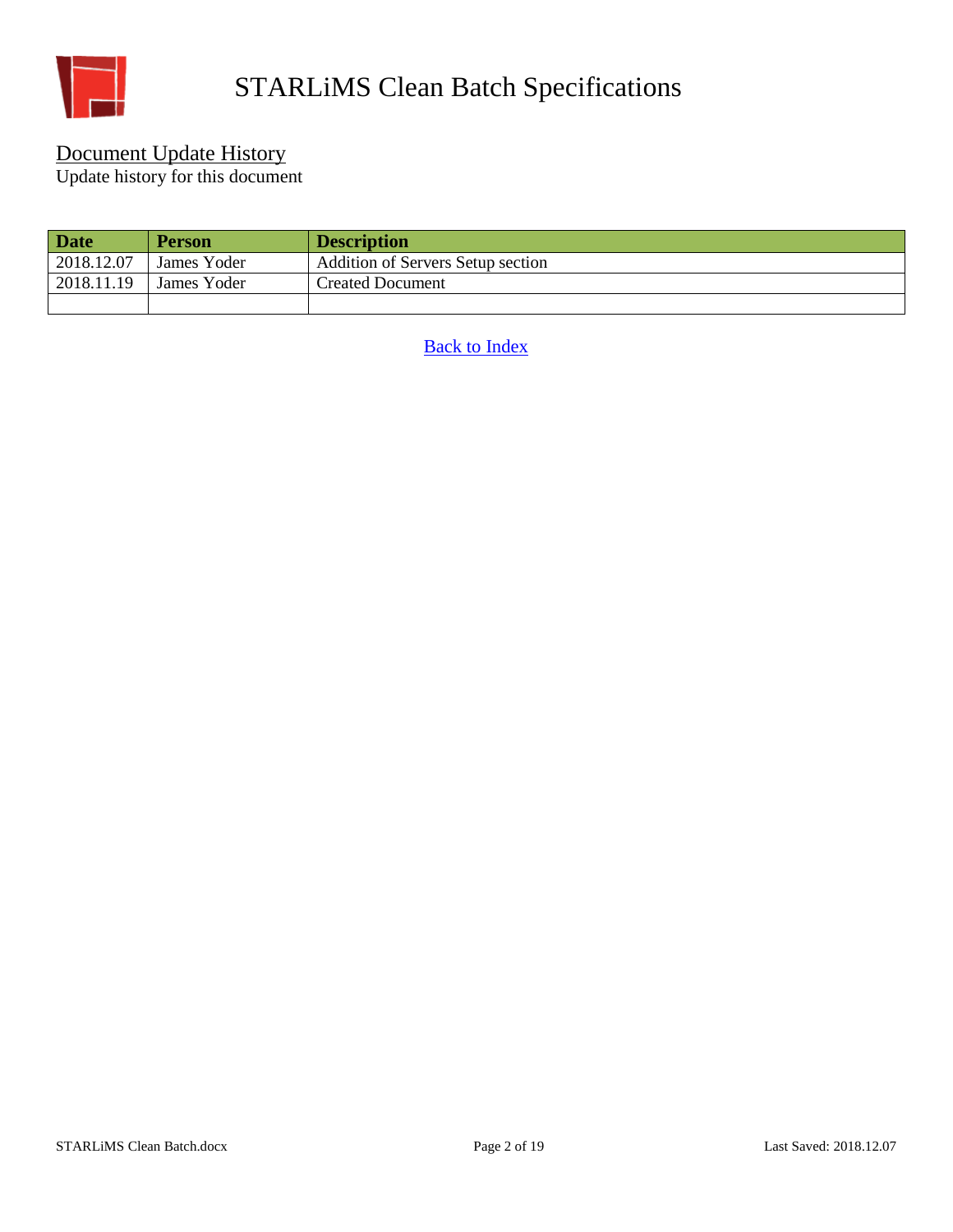

#### <span id="page-2-0"></span>**Overview**

The STARLiMS application is a **L**aboratory **I**nformation **M**anagement **S**ystem (LIMS) responsible for tracking samples submitted to the Clinical and Environmental labs at ADHS. Functionality performed in this process includes Accessioning, Assigning test, tracking results and generating a final report for clients.

Over time, some directories on the server associated with the STARLIMS application tend to accumulate a high quantity of temporary or one-time use files. The software vendor (Abbott) recommends that these files be periodically purged. Rather relying on a system administrator to manually perform these task we propose creating a batch job to do this and scheduling the batch job to execute off-hours on a regular schedule.

# **STARLIMS Sample LifeCycle**



#### <span id="page-2-1"></span>Limitations and Restrictions

- This clean job will not delete sub directories if being utilized by the STARLiMS application (file lock).
- <span id="page-2-2"></span> Retention Days parameter does not apply to sub-folders or content in those sub folders in the directories that have been identified to have sub folders cleaned.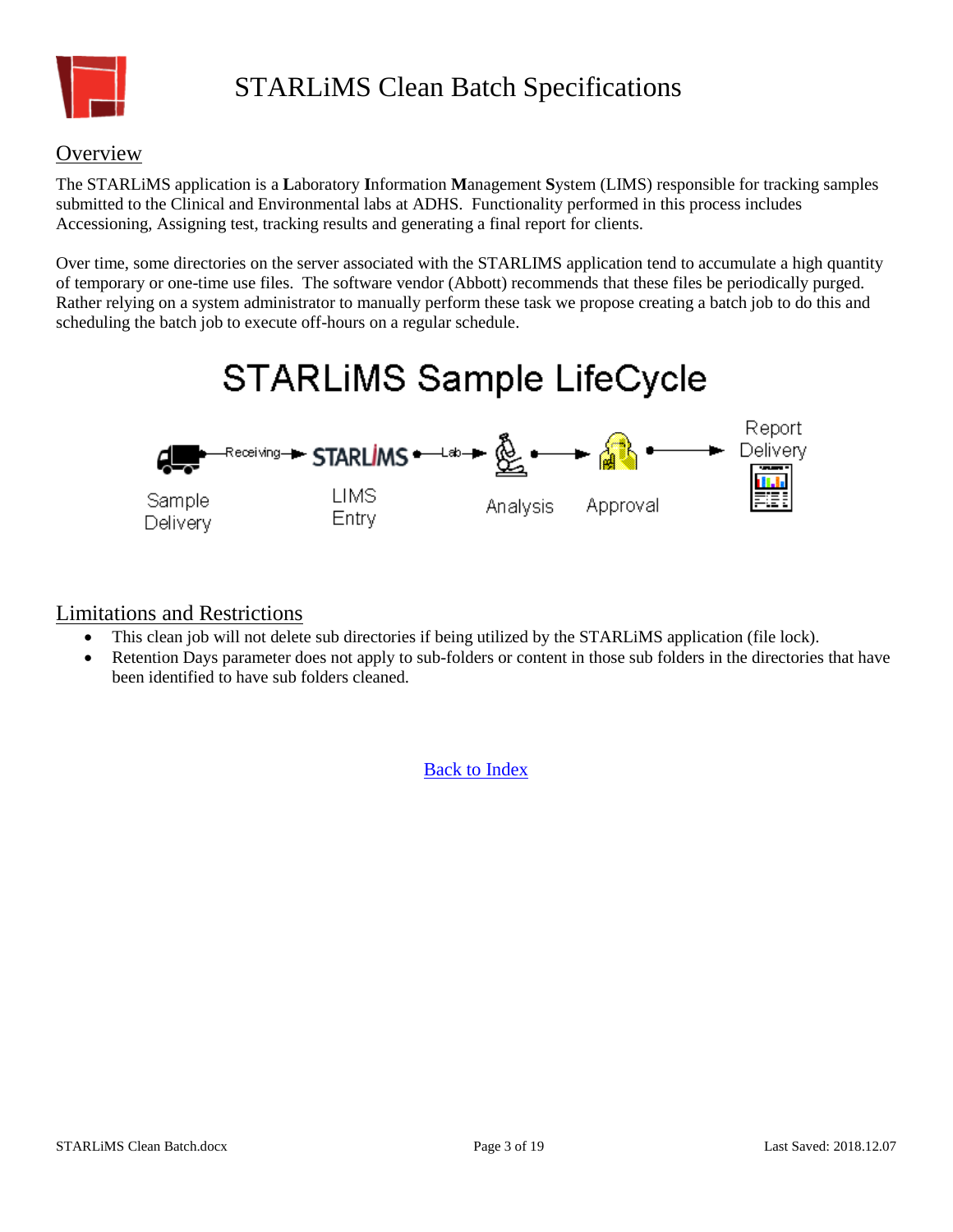

#### <span id="page-3-0"></span>Servers Setup

Two application servers are associated with the STARLiMS application. Each server will contain it's own iteration of the Clean Batch job on it. Each batch job is responsible for cleaning the associated directories for each instance of the STARLiMS application residing on the server. Provided below is a graphical representation of each server along with a list of each of the instances of STARLiMS residing on each server.

As can be seen below, the DEVTEST server (hsphxmstarlims2) contains 4 instances of STARLiMS, while the PROD server (hsphxmstarlims1) contains two instances of the STARLiMS application.

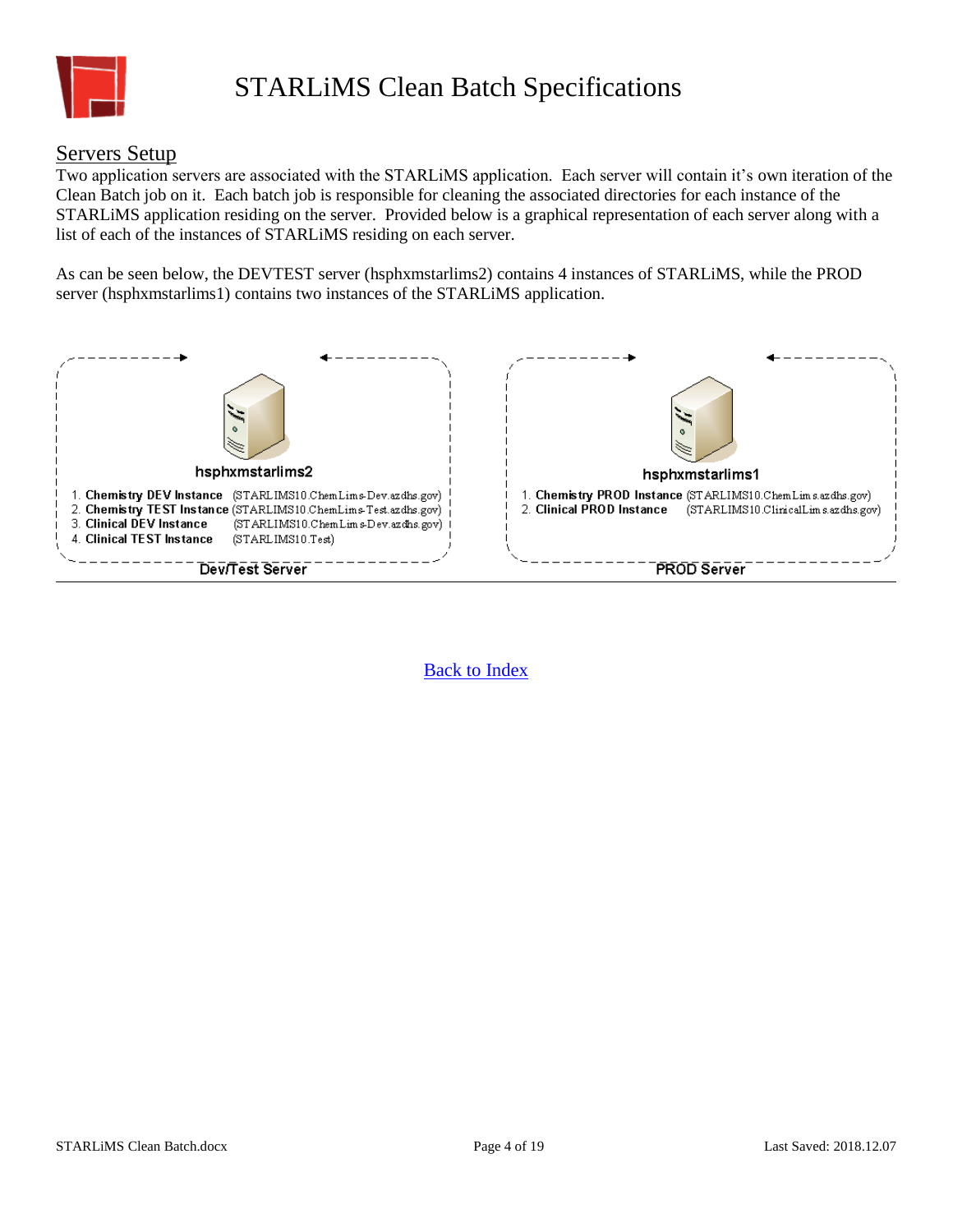

#### Batch Job

The batch job ADHS\_STARLIMS\_Clean has been configured in the Task Scheduler to kick off the MainCleanUp.bat script responsible for cleaning the STARLiMS associated directories. On completion a log file (**CleanUp.log**) should be generated in the **C:\STARLIMS\AdhsBatch** directory.



The following directories are cleaned in this job:

- Print Service Directories
	- o C:\STARLIMS\ReportPrintingService\Done
	- o C:\STARLIMS\ReportPrintingService\Error
	- o C:\STARLIMS\ReportPrintingService\\_Dest
- Log Directories
	- o C:\STARLIMS\*%AppPoolName%*\Log
	- o C:\STARLIMS\*%AppPoolName%*\Log\Users
- Reports Cache and sub-directories
	- o C:\STARLIMS\*%AppPoolName%*\WorkPath\ReportsCache
- Shadow Cache and sub-directories
	- o C:\STARLIMS\*%AppPoolName%*\ShadowCache
- Work Path Temp and sub-directories
	- o C:\STARLIMS\*%AppPoolName%*\WorkPath\Temp
- IIS Application Pool and sub-directories o C:\STARLIMS\*%AppPoolName%*\bin\LocalCache

WHERE *%AppPoolDir%* represents the STARLiMS Instance Application Pool Name.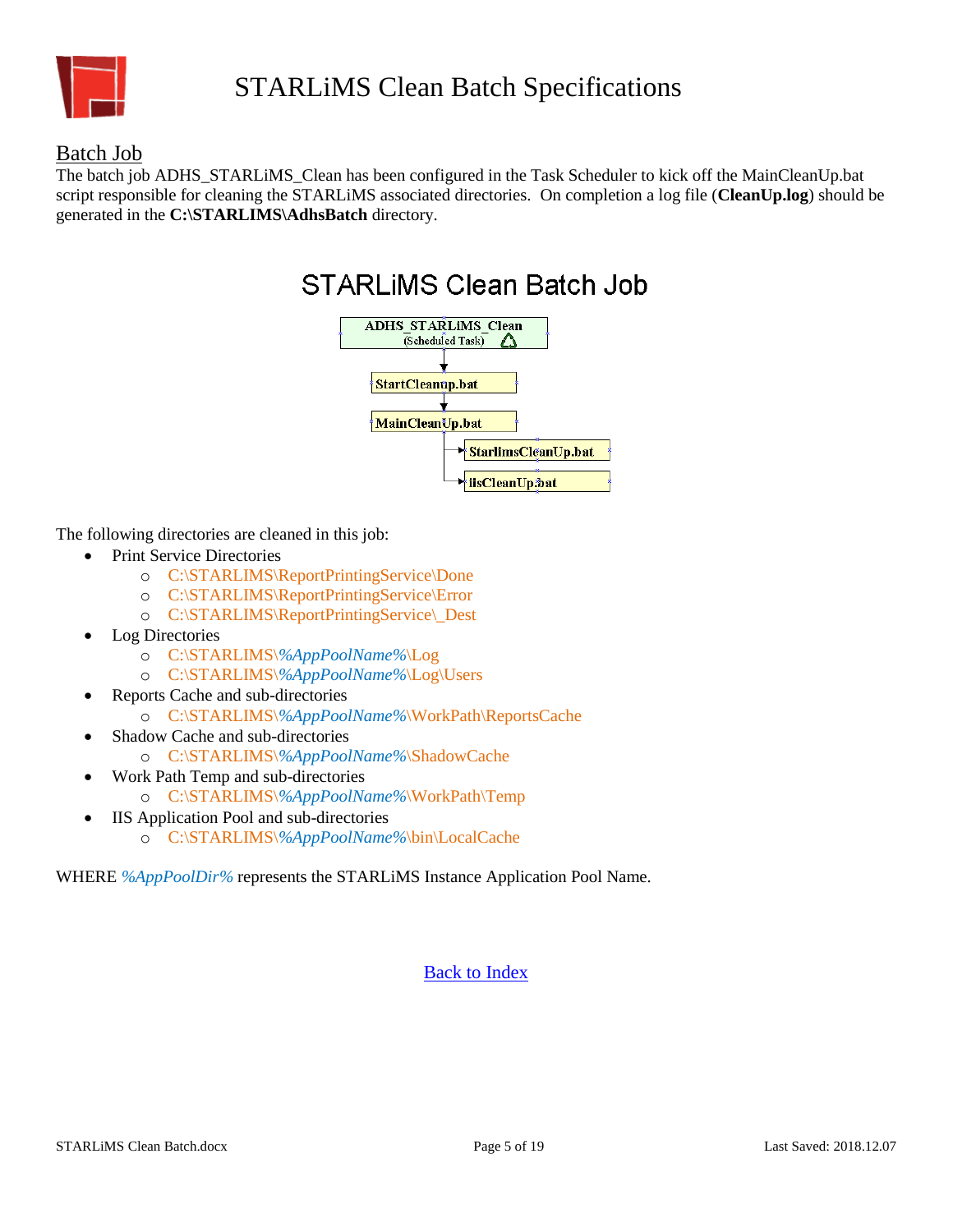

### <span id="page-5-0"></span>Bat Files Summary

There are four BAT files associated with the execution of this job. Provided below is a brief summary of each of these files. Detailed code for each file is located in the [Appendix.](#page-9-0)

| <b>File Name</b>           | <b>Parameters</b>                                                         | <b>Description</b>                       |
|----------------------------|---------------------------------------------------------------------------|------------------------------------------|
| <b>StartCleanup.bat</b>    | <b>None</b>                                                               | This file is responsible for calling the |
|                            |                                                                           | MainCleanUp.bat file and directing all   |
|                            |                                                                           | output to the CleanUp.log file.          |
|                            |                                                                           | MainCleanUp.bat                          |
| <b>MainCleanUp.bat</b>     | <b>Environment</b> – Indicates what environment is to be                  | Driving program for performing the       |
|                            | cleaned. All STARLIMS instances of the specified                          | cleanup. This file calls the supporting  |
|                            | environment will be cleaned. Valid values include:                        | bat files as needed to complete the      |
|                            | <b>DevTest</b><br>$\bullet$<br><b>PROD</b>                                | cleanup.                                 |
|                            | $\bullet$<br><b>TestMode</b> – Used to indicate if the BAT file should go |                                          |
|                            | in Debug mode. Valid values include:                                      |                                          |
|                            | CleanHouse                                                                |                                          |
|                            | Debug                                                                     |                                          |
|                            | RetentionDays - The number of days a file is to be                        |                                          |
|                            | retained before being deleted. This value must be an                      |                                          |
|                            | integer.                                                                  |                                          |
| <b>StarlimsCleanUp.bat</b> | <b>Instance</b> – STARLIMS instance to be cleaned valid                   | Cleans up directories residing in the    |
|                            | values include:                                                           | STARLIMS application instance.           |
|                            | ClinicalDEV<br>٠                                                          |                                          |
|                            | ClinicalTEST                                                              |                                          |
|                            | ClinicalPROD<br>$\bullet$                                                 |                                          |
|                            | ChemistryDEV<br>٠                                                         |                                          |
|                            | ChemistryTEST                                                             |                                          |
|                            | ChemistryPROD<br>$\bullet$                                                |                                          |
|                            | <b>TestMode</b> – Used to indicate if the BAT file should go              |                                          |
|                            | in Debug mode. Valid values include:                                      |                                          |
|                            | CleanHouse                                                                |                                          |
|                            | Debug                                                                     |                                          |
|                            | <b>RetentionDays</b> – The number of days a file is to be                 |                                          |
|                            | retained before being deleted. This value must be an                      |                                          |
|                            | integer.                                                                  |                                          |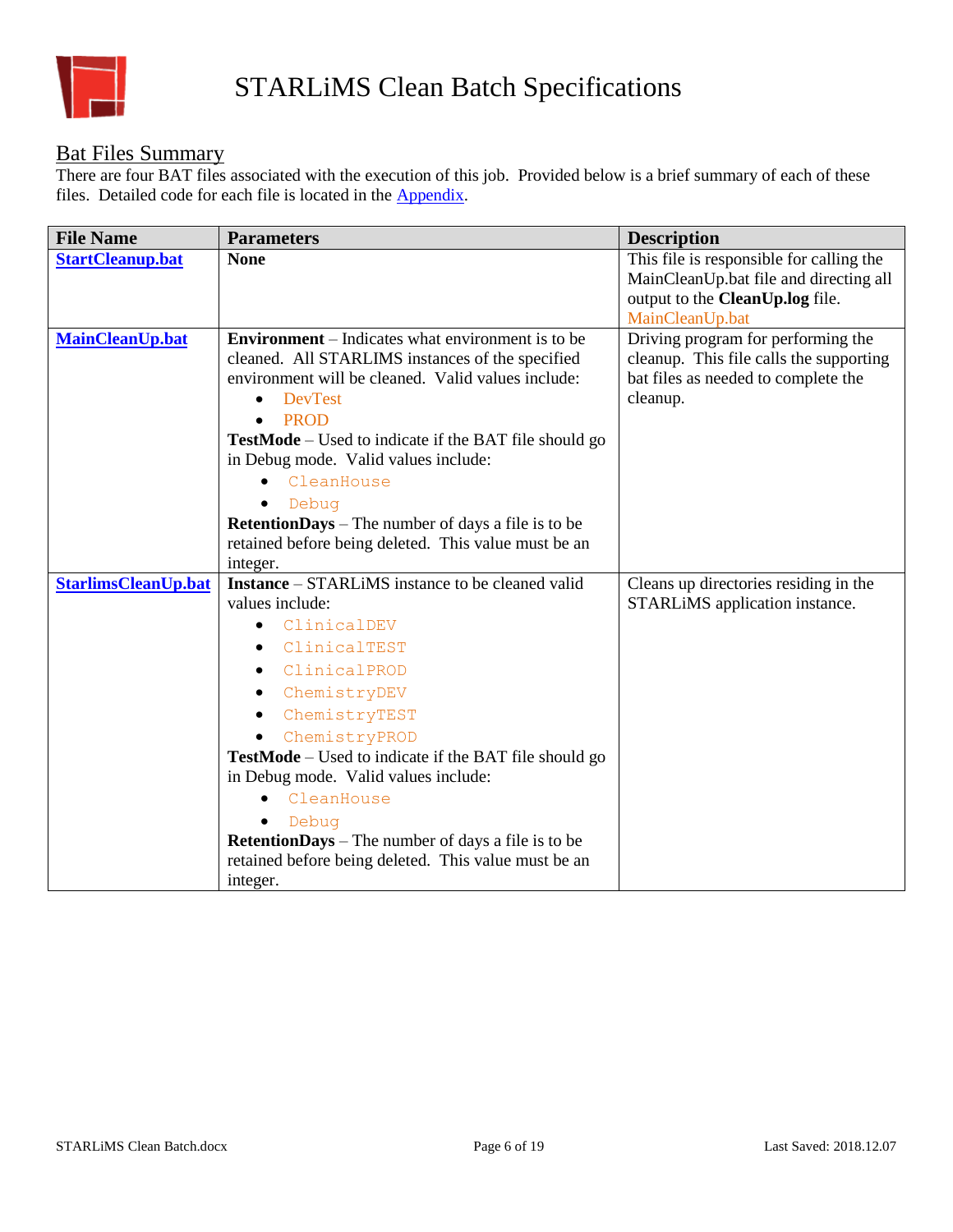

<span id="page-6-0"></span>

| <b>File Name</b> | <b>Parameters</b>                                            | <b>Description</b>      |
|------------------|--------------------------------------------------------------|-------------------------|
| iisCleanUp.bat   | <b>Instance</b> – STARLIMS instance to be cleaned valid      | Cleanup sub directories |
|                  | values include:                                              |                         |
|                  | ClinicalDEV<br>$\bullet$                                     |                         |
|                  | ClinicalTEST<br>$\bullet$                                    |                         |
|                  | ClinicalPROD<br>$\bullet$                                    |                         |
|                  | ChemistryDEV<br>$\bullet$                                    |                         |
|                  | ChemistryTEST<br>$\bullet$                                   |                         |
|                  | ChemistryPROD<br>$\bullet$                                   |                         |
|                  | <b>TestMode</b> – Used to indicate if the BAT file should go |                         |
|                  | in Debug mode. Valid values include:                         |                         |
|                  | CleanHouse                                                   |                         |
|                  | Debug                                                        |                         |
|                  |                                                              |                         |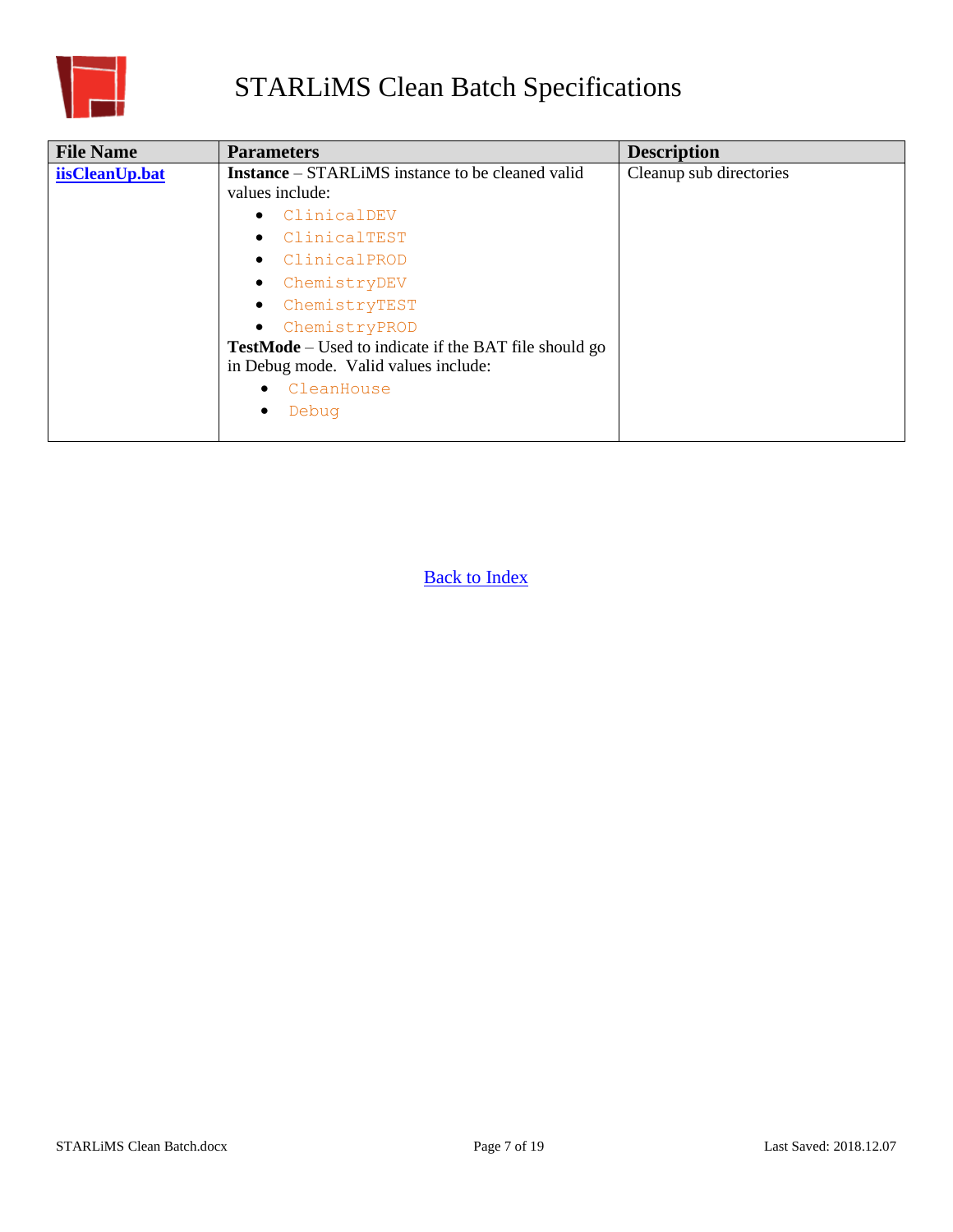

#### Task Scheduler Configuration

The Task Scheduler is a windows application used for scheduling task. We will configure this application to schedule the STARLiMS Batch job (**ADHS\_STARLiMS\_Clean**).

| <b>C</b> Task Scheduler                                         |                                                                 |                   |               |                                                                                    |               |                       |                        |
|-----------------------------------------------------------------|-----------------------------------------------------------------|-------------------|---------------|------------------------------------------------------------------------------------|---------------|-----------------------|------------------------|
| Action View<br>Help<br>File                                     |                                                                 |                   |               |                                                                                    |               |                       |                        |
| $ \mathbf{r} $ $\mathbf{r} $ $\mathbf{r} $ $\mathbf{r} $<br>⇔ ⇒ |                                                                 |                   |               |                                                                                    |               |                       |                        |
| Task Scheduler (Local)<br>⊕                                     | Name                                                            |                   | <b>Status</b> | Triggers                                                                           | Next Run Time | Last Run Time         | Last Run Result        |
| □ a, Task Scheduler Library<br>ADHS_Batch                       | ADHS_STARLIMS_Clean                                             |                   | Ready         | At 9:30 PM on 11/19/2018                                                           | 11/19/2018    | 11/19/2018 1:34:59 PM | The operation complete |
| Microsoft<br>Ŧ                                                  |                                                                 |                   |               |                                                                                    |               |                       |                        |
| OfficeSoftwareProtectio                                         |                                                                 |                   |               |                                                                                    |               |                       |                        |
|                                                                 |                                                                 |                   |               |                                                                                    |               |                       |                        |
|                                                                 |                                                                 |                   |               |                                                                                    |               |                       |                        |
|                                                                 | General<br>Triggers   Actions   Conditions   Settings   History |                   |               |                                                                                    |               |                       |                        |
|                                                                 | ADHS_STARLIMS_Clean<br>Name:                                    |                   |               |                                                                                    |               |                       |                        |
|                                                                 | Location:                                                       | \ADHS_Batch       |               |                                                                                    |               |                       |                        |
|                                                                 | Author:                                                         | HS\Starlims10_SVC |               |                                                                                    |               |                       |                        |
|                                                                 | Description:                                                    |                   |               | This batch file will clean up directories associated with the STARLIMS application |               |                       |                        |
|                                                                 |                                                                 |                   |               |                                                                                    |               |                       |                        |
|                                                                 |                                                                 |                   |               |                                                                                    |               |                       |                        |
|                                                                 |                                                                 |                   |               |                                                                                    |               |                       |                        |
| $\blacksquare$<br>$\blacktriangleright$                         |                                                                 |                   |               |                                                                                    |               |                       |                        |

#### **Configuration Details**

- General tab
	- o Name: ADHS\_STARLiMS\_Clean
	- o Location:\ADHS\_Batch
	- o Description: This batch file will clean up directories associated with the STARLiMS application, it will be applied to all instances on this server (ClinicalDEV, ClinicalTEST, ChemistryDEV, ChemistryTEST).
	- o Security Options
		- When running use the following user account: HS\Starlims10\_SVC
		- Run Whether user is logged in or not: Selected
		- Run with highest privileges: Checked
	- o Triggers tab
		- **Trigger: Weekly**
		- Details: At 2:30 AM every Monday
		- Status: Enabled
	- o Actions tab
		- Action: Start a Program
		- Settings:
			- Program/Script: C:\STARLIMS\AdhsBatch\StartCleanup.bat
			- Start in (optional): C:\STARLIMS\AdhsBatch\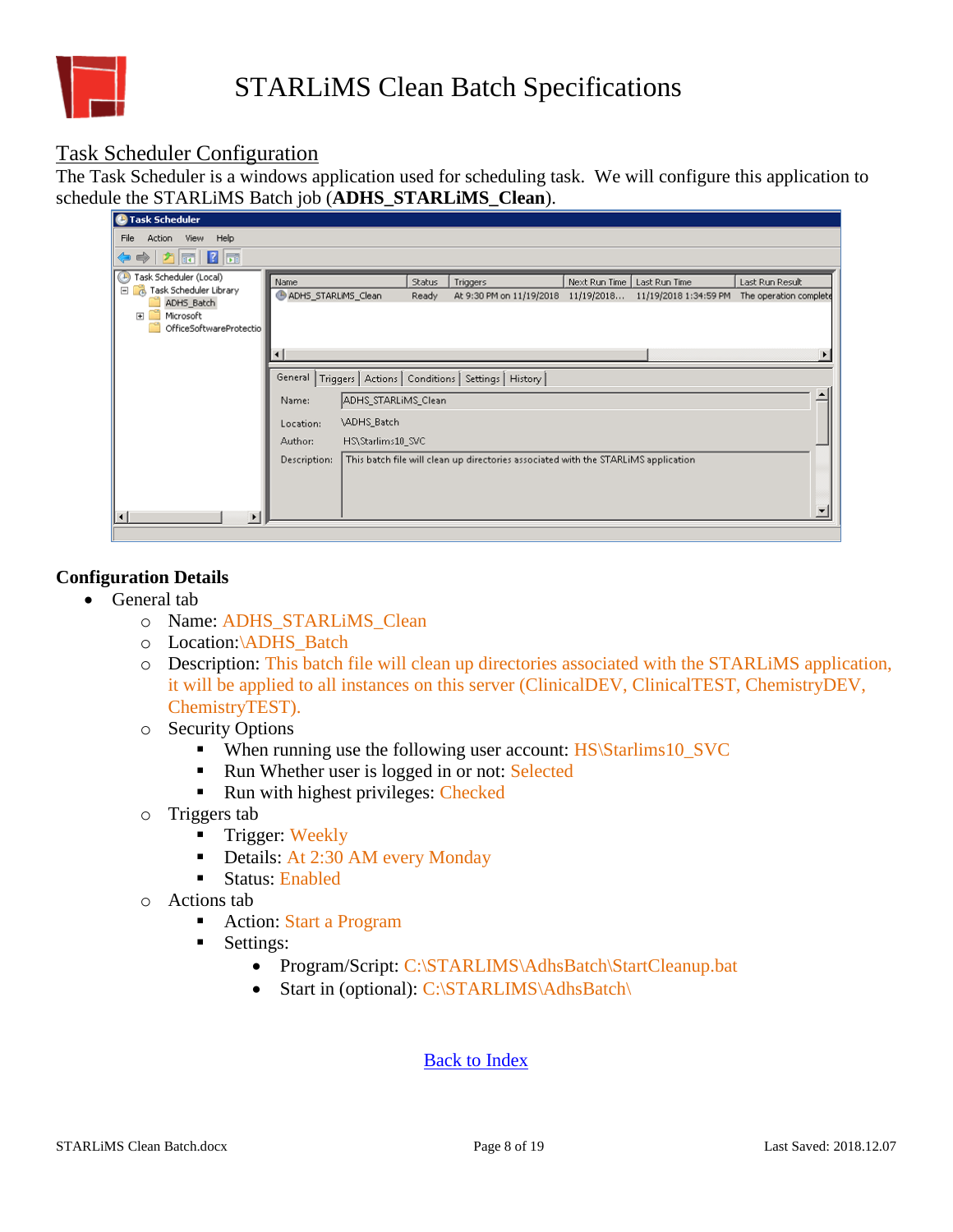

#### <span id="page-8-0"></span>Resources and Contacts

#### **Contacts**

| <b>Role</b>               | <b>Contact</b> | <b>Contact Info</b>             | <b>Comments</b> |
|---------------------------|----------------|---------------------------------|-----------------|
| Server Administrator      | Sandhya Kaveti | Email: sandhya.kaveti@azdhs.gov |                 |
|                           |                | Phone: (602) 542-1159           |                 |
| <b>LIMS</b> Administrator | James Yoder    | Email: james.yoder@azdhs.gov    |                 |
|                           |                | Phone: (602) 542-5787           |                 |
| LIMS Admin Backup         | Rupal Mehta    | Email: Rupal.Mehta@azdhs.gov    |                 |
|                           |                | Phone: (602) 364-1884           |                 |

#### **Resources**

| <b>Type</b>                    | <b>Details</b>                     | <b>Comments</b>                                    |
|--------------------------------|------------------------------------|----------------------------------------------------|
| Service Account                | Account: hs\Starlims10_SVC         | This account used in the Task scheduler to run the |
|                                |                                    | cleanup job.                                       |
| <b>DEV/TEST Server</b>         | hsphxmstarlims2.hs.azdhs.gov       | The STARLIMS application server host the Clinical  |
|                                |                                    | and Chemistry DEV/TEST instances.                  |
| PROD Server                    | Hsphxmstarlims1.hs.azdhs.gov       | The STARLIMS application server host the Clinical  |
|                                |                                    | and Chemistry PROD instances                       |
| <b>Clinical DEV Instance</b>   | STARLIMS10.Clinical107-DEV         | This is the Application Pool name and the sub-     |
|                                |                                    | directory name in the C:\STARLIMS directory used   |
|                                |                                    | to host this instance of STARLIMS                  |
| <b>Clinical TEST Instance</b>  | STARLIMS10.Test                    | This is the Application Pool name and the sub-     |
|                                |                                    | directory name in the C:\STARLIMS directory used   |
|                                |                                    | to host this instance of STARLIMS                  |
| <b>Clinical PROD Instance</b>  | STARLIMS10.ClinicalLims.azdhs.gov  | This is the Application Pool name and the sub-     |
|                                |                                    | directory name in the C:\STARLIMS directory used   |
|                                |                                    | to host this instance of STARLIMS                  |
| <b>Chemistry DEV Instance</b>  | STARLIMS10.ChemLims-Dev.azdhs.gov  | This is the Application Pool name and the sub-     |
|                                |                                    | directory name in the C:\STARLIMS directory used   |
|                                |                                    | to host this instance of STARLIMS                  |
| <b>Chemistry TEST Instance</b> | STARLIMS10.ChemLims-Test.azdhs.gov | This is the Application Pool name and the sub-     |
|                                |                                    | directory name in the C:\STARLIMS directory used   |
|                                |                                    | to host this instance of STARLIMS                  |
| <b>Chemistry PROD Instance</b> | STARLIMS10.ChemLims.azdhs.gov      | This is the Application Pool name and the sub-     |
|                                |                                    | directory name in the C:\STARLIMS directory used   |
|                                |                                    | to host this instance of STARLIMS                  |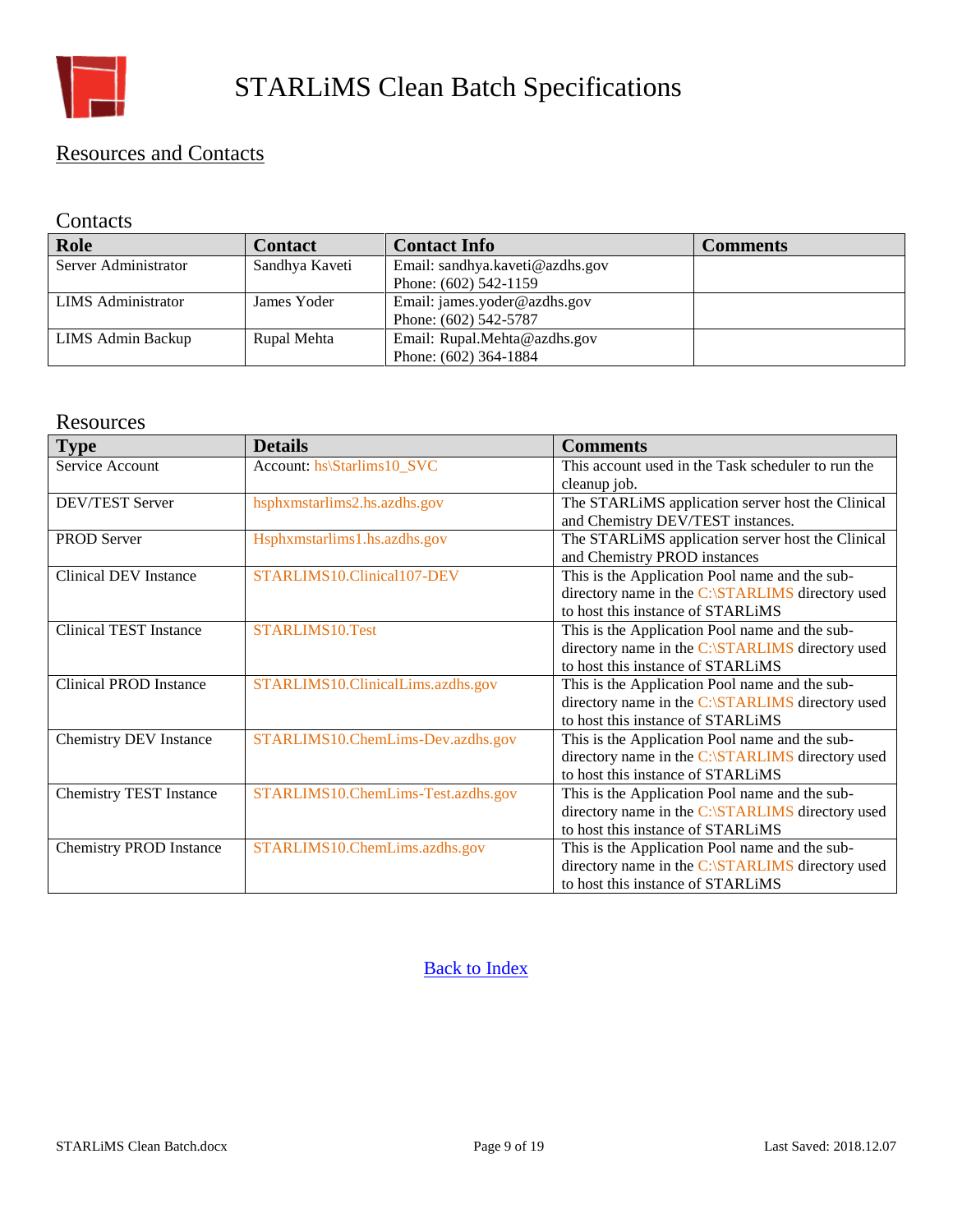<span id="page-9-1"></span>

# <span id="page-9-0"></span>Appendix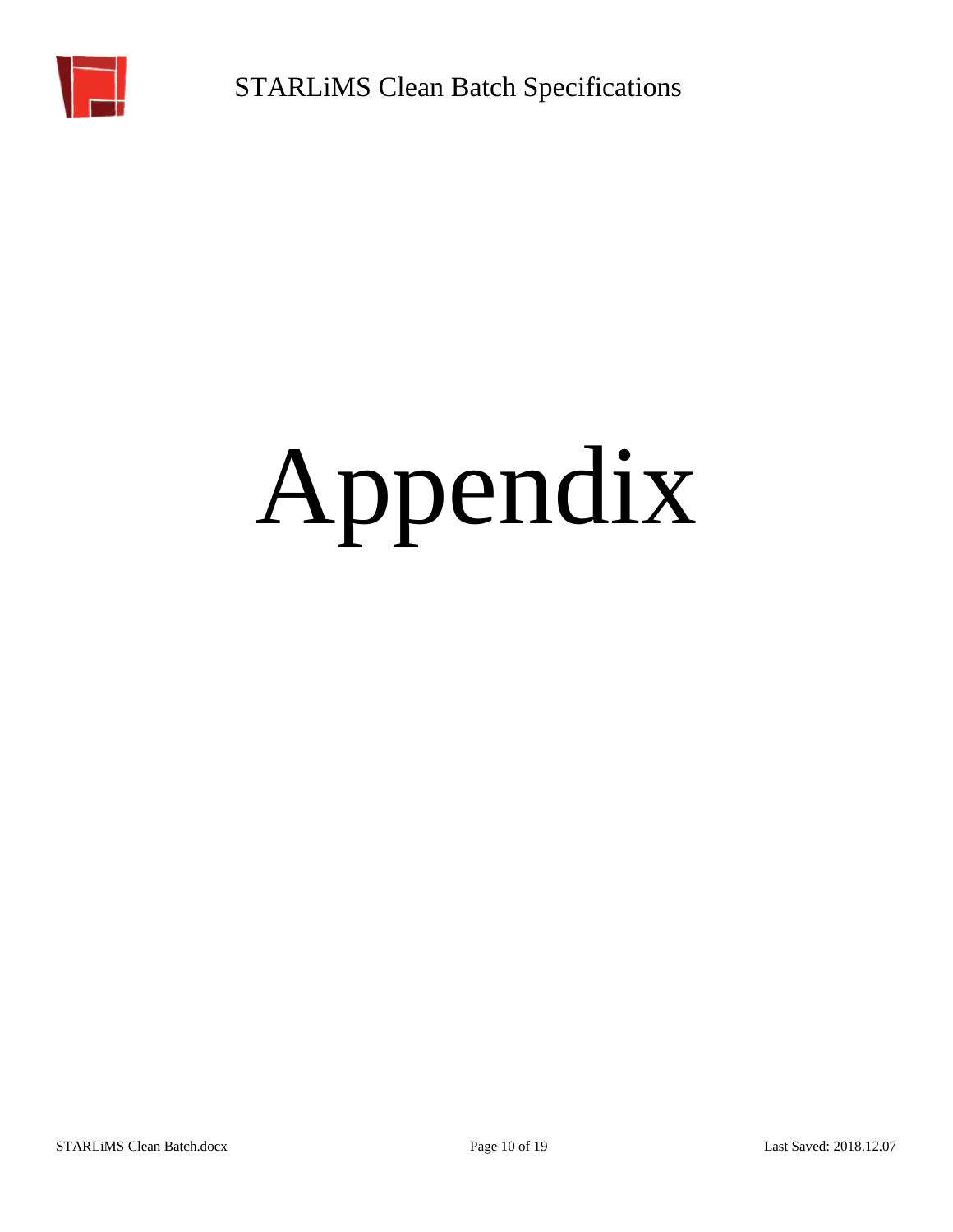

#### <span id="page-10-0"></span>StartCleanup.bat

CALL MainCleanUp.bat DevTest CleanHouse 14 >CleanUp.log 2>&1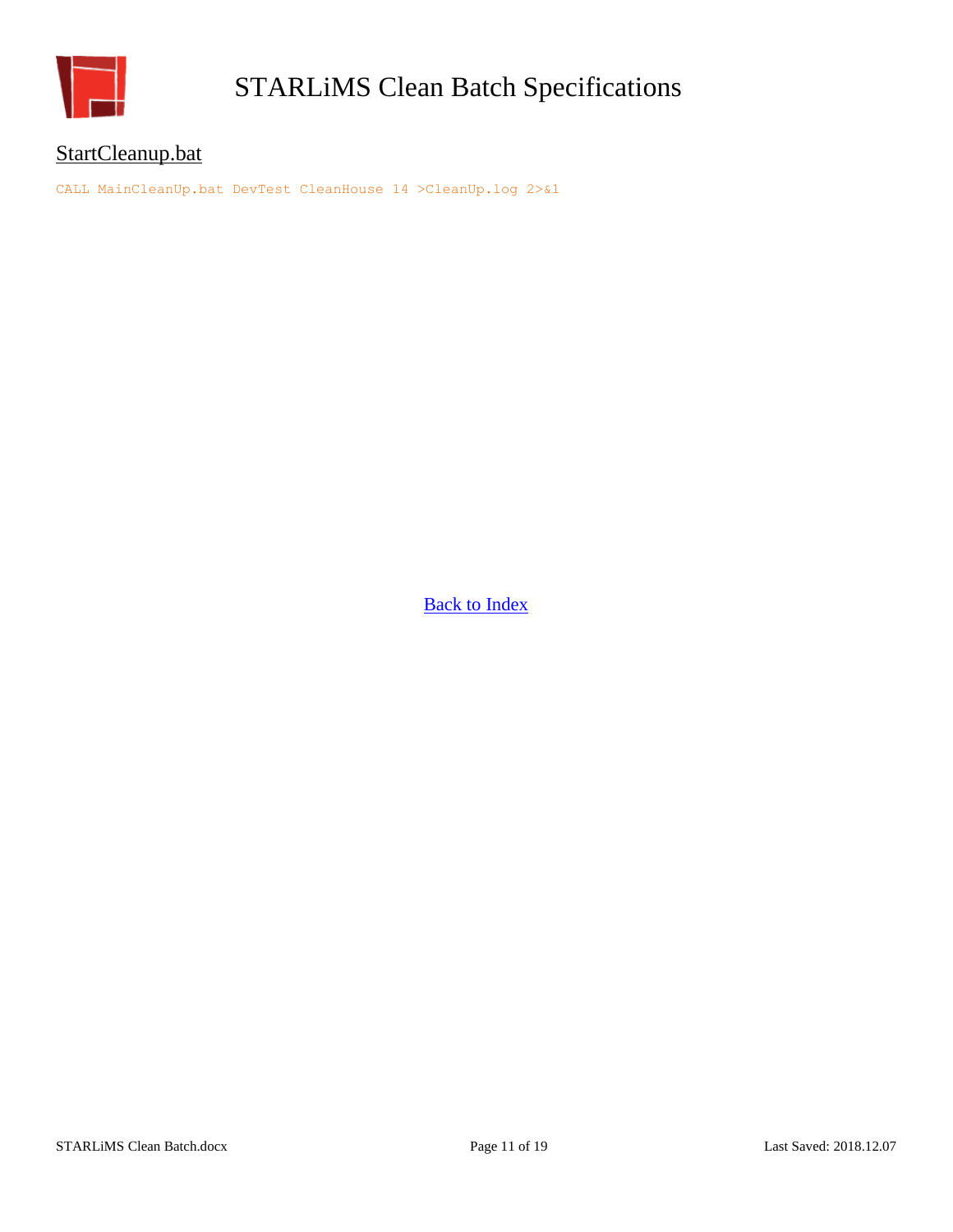

#### MainCleanUp.bat

```
ECHO OFF
REM: -----MainCleanUp-----------------------------------------------------------
   REM:---DESCRIPTION---
   REM: This is the driver script used to direct the STARLiMS directories and
    REM: IIS files cleanup
    REM: The following BAT files are used to accomplish this:
      REM: 1. StarlimsCleanUp.bat
      REM: 2. iisCleanUp.bat
  REM:--- - - - REM:---PARAMETERS---
    REM: 1. Environment
      REM: DevTest, PROD
    REM: 2. TestMode
      REM: CleanHouse, Debug
    REM: 3. RetentionDays
   REM:--- ---
  REM:---HISTORY---
    REM: 2018.11.16 JTY: Create bat file
 REM:--- ----REM: ---------------------------------------------------------------------------
REM: ---------------------------------------------------------------------------
  REM:-----Script Setup-----
    CLS
     SET Environment="%~1"
     SET TestMode="%~2"
     SET RetentionDays=-%3
     IF %RetentionDays% gtr 0 (
     SET RetentionDays=-%RetentionDays%
     )
     SET dirBatch=%~dp0
     ECHO ----------MainCleanUp----------
     ECHO ---StartUp---
    ECHO Date: %date%
   ECHO Time: %time%
   ECHO Environment = %Environment%
   ECHO TestMode = %TestMode%<br>ECHO RetentionDays = %Reter
           RetentionDays = %RetentionDays%
    ECHO --- --- IF %Environment%=="" GOTO NothingToDo
   REM:----- -----
   REM:-----TestMode-----
     IF %TestMode%=="Debug" (
      ECHO ON
       SET cmdAction=cmd /c echo Kill @file
    \lambda IF %TestMode%=="CleanHouse" (SET cmdAction=cmd /c del @path /Q)
   REM:----- -----
```

```
 REM:-----PrintServices-----
  ECHO ---PrintServices---
```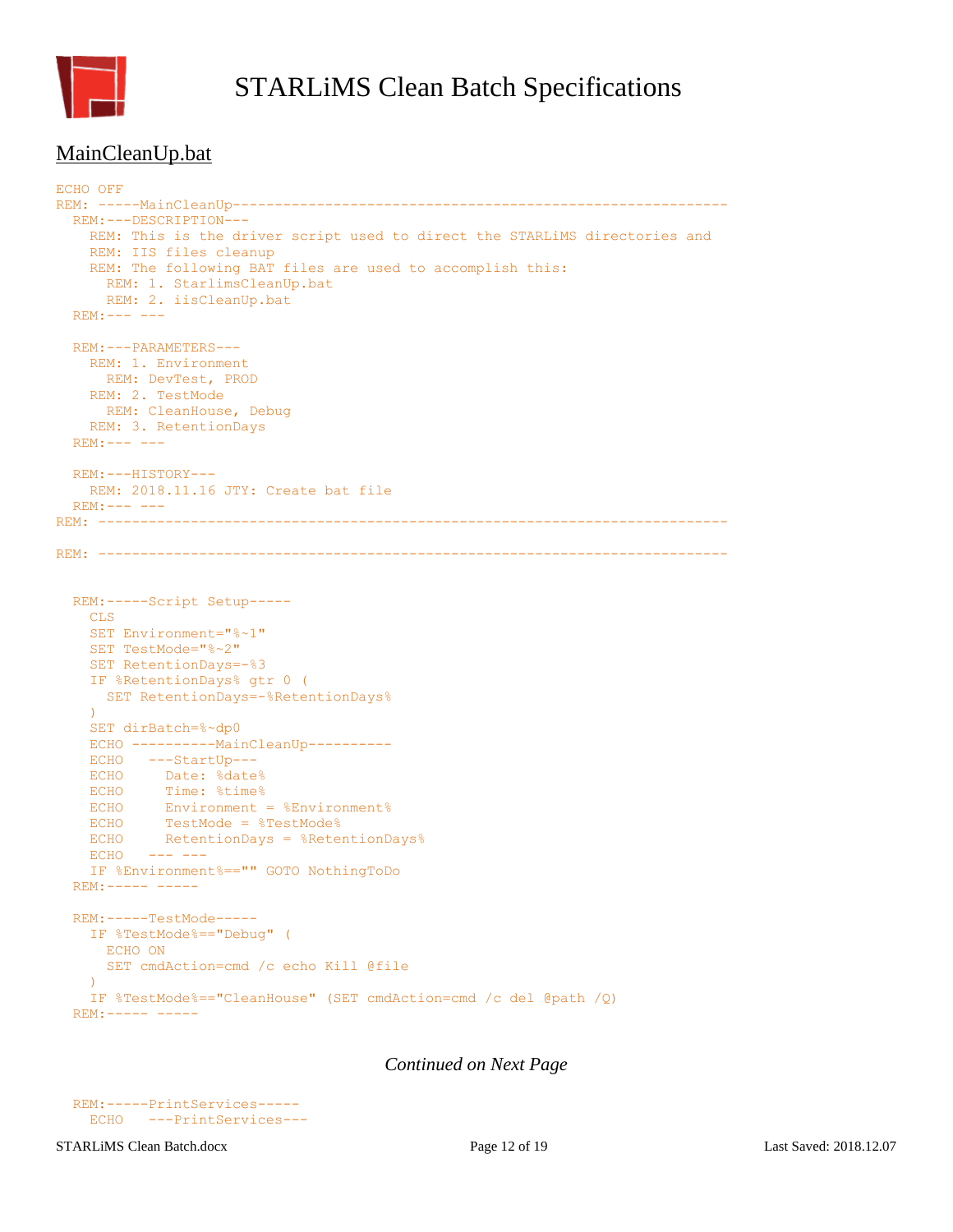

```
 SET FileType=*
    REM:--Clean Done Dir--
    SET dirTarget=C:\STARLIMS\ReportPrintingService\Done
    ECHO Clean [FileType %FileType%] [Age %RetentionDays%] [DirPath %dirTarget%] --
    FORFILES /P %dirTarget% /M %FileType% /S /C "%cmdAction%" /D %RetentionDays%
    REM:--Clean Error Dir--
    SET dirTarget=C:\STARLIMS\ReportPrintingService\Error
    ECHO Clean [FileType %FileType%] [Age %RetentionDays%] [DirPath %dirTarget%] --
    FORFILES /P %dirTarget% /M %FileType% /S /C "%cmdAction%" /D %RetentionDays%
   REM:--Clean Dest Dir--
    SET dirTarget=C:\STARLIMS\ReportPrintingService\_Dest
    ECHO Clean [FileType %FileType%] [Age %RetentionDays%] [DirPath %dirTarget%] --
    FORFILES /P %dirTarget% /M %FileType% /S /C "%cmdAction%" /D %RetentionDays%
   ECHO --- ---
  REM:----- -----
  REM:-----Direct Flow-----
    IF %Environment%=="DevTest" GOTO DoDevTest
    IF %Environment%=="PROD" GOTO DoPROD
 REM:----------:DoDevTest
  REM:-----DoDevTest-----
    ECHO ---DoDevTest---
    REM:--ClinicalDEV--
    SET Instance=ClinicalDEV
   ECHO ~~~~~~~~Instance Cleanup = %Instance%~~~~~~~~
    CALL "%dirBatch%\StarlimsCleanUp.bat" %Instance% %TestMode% %RetentionDays%
    CALL "%dirBatch%\iisCleanUp.bat" %Instance% %TestMode% %RetentionDays%
   ECHO ~~~~~~~~END Instance Cleanup ~~~~~~~~
    ECHO.
   REM:--- REM:--ClinicalTEST--
    SET Instance=ClinicalTEST
   ECHO ~~~~~~~~~Instance Cleanup = %Instance%~~~~~~~~
    CALL "%dirBatch%\StarlimsCleanUp.bat" %Instance% %TestMode% %RetentionDays%
    CALL "%dirBatch%\iisCleanUp.bat" %Instance% %TestMode% %RetentionDays%
   ECHO ~~~~~~~~END Instance Cleanup ~~~~~~~~
    ECHO.
    REM:-- --
    REM:--ChemistryDEV--
    SET Instance=ChemistryDEV
   ECHO ~~~~~~~~Instance Cleanup = %Instance%~~~~~~~~
    CALL "%dirBatch%\StarlimsCleanUp.bat" %Instance% %TestMode% %RetentionDays%
    CALL "%dirBatch%\iisCleanUp.bat" %Instance% %TestMode% %RetentionDays%
   ECHO ~~~~~~~~END Instance Cleanup ~~~~~~~~
    ECHO.
   REM:---
```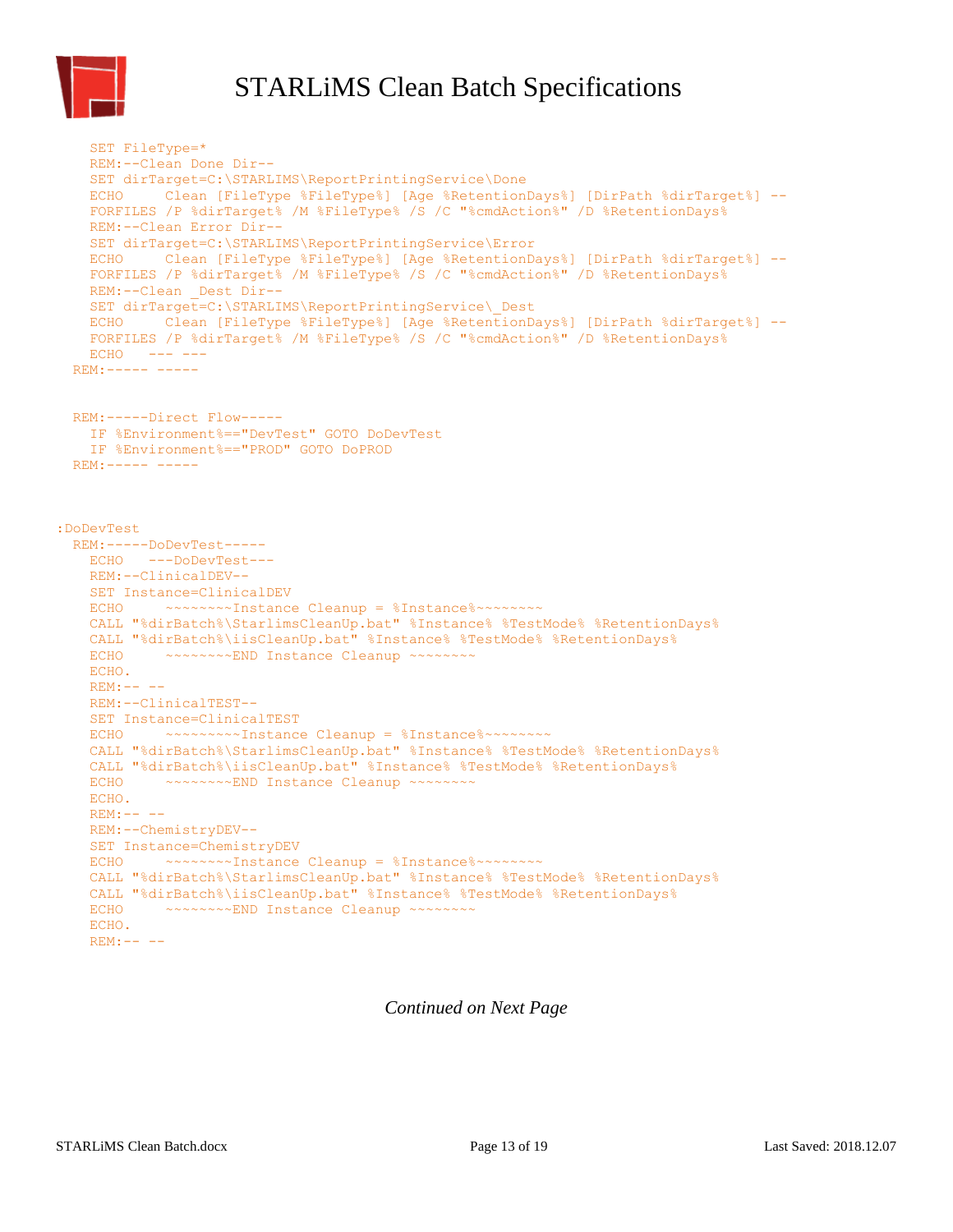

```
 REM:--ChemistryTEST--
     SET Instance=ChemistryTEST
    ECHO ~~~~~~~~Instance Cleanup = %Instance%~~~~~~~~
     CALL "%dirBatch%\StarlimsCleanUp.bat" %Instance% %TestMode% %RetentionDays%
    CALL "%dirBatch%\iisCleanUp.bat" %Instance% %TestMode% %RetentionDays%
           -<br>- ~~~~~~~~~END Instance Cleanup ~~~~~~~~
    ECHO.
    REM:-- --
   ECHO --- ---
    GOTO iisReset
  REM:----- -----
:DoPROD
   REM:-----DoPROD-----
    ECHO ---DoPROD---
    REM:--ClinicalPROD--
    SET Instance=ClinicalPROD
   ECHO ~~~~~~~~Instance Cleanup = %Instance%~~~~~~~~
    CALL StarlimsCleanUp %Instance% %TestMode% %RetentionDays%
    CALL iisCleanUp %Instance% %TestMode% %RetentionDays%
   ECHO ~~~~~~~~END Instance Cleanup ~~~~~~~~
    ECHO.
    REM:-- --
    REM:--ChemistryPROD--
    SET Instance=ChemistryPROD
   ECHO ~~~~~~~~Instance Cleanup = %Instance%~~~~~~~~
    CALL StarlimsCleanUp %Instance% %TestMode% %RetentionDays%
    CALL iisCleanUp %Instance% %TestMode% %RetentionDays%
   ECHO ~~~~~~~~END Instance Cleanup ~~~~~~~~
    ECHO.
    REM:---ECHO --- ---
    GOTO iisReset
  REM:----- -----
:iisReset
  REM:-----iisReset-----
    ECHO ---iisReset---
    IF %TestMode% NEQ "Debug" iisreset
    ECHO --- ---
    GOTO TheEnd
  REM:----- -----
:NothingToDo
   REM:-----NothingToDo-----
    ECHO ---NothingToDo---
    ECHO No Parameters Passed, Nothing to do
   ECHO --- ---
    GOTO TheEnd
  REM:----- -----
:TheEnd 
  REM:-----TheEnd-----
    ECHO ---TheEnd of MainCleanUP---
   ECHO Time: %time%
    ECHO Exiting Script
   ECHO --- ---
  REM:----- -----
  ECHO ---------- ----------
REM: ---------------------------------------------------------------------------
```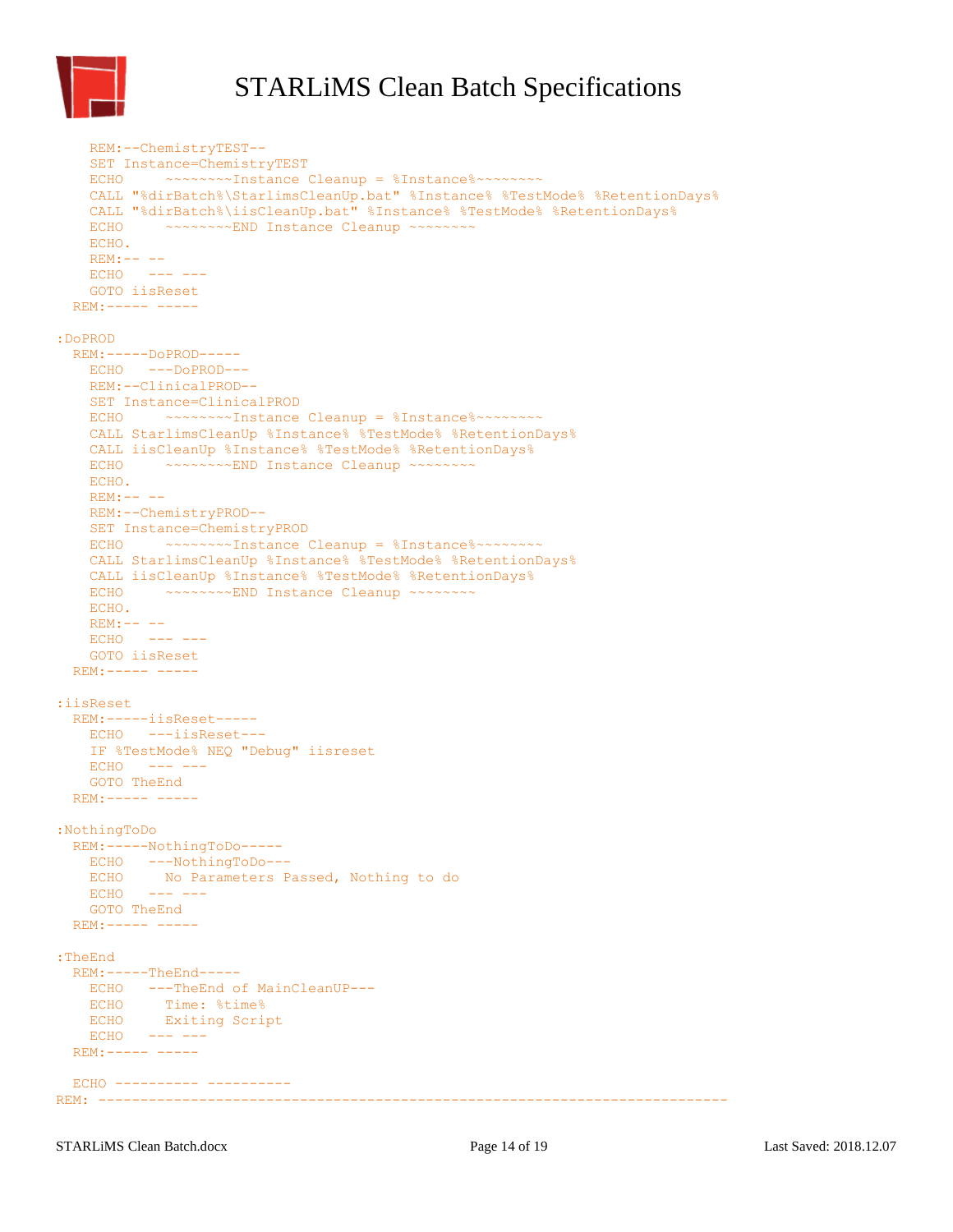

#### <span id="page-14-0"></span>StarlimsCleanUp.bat

```
ECHO OFF
REM: -----StarlimsCleanUp-------------------------------------------------------
   REM:---DESCRIPTION---
    REM: This script will clean up files associated with the STARLiMS application
   REM: that need to be purged periodically.
  REM:--- ---
  REM:---PARAMETERS---
    REM: 1. Instance
      REM: ClinicalDEV, ClinicalTEST, ClinicalPROD,
      REM: ChemistryDEV, ChemistryTEST, ChemistryPROD
    REM: 2. TestMode
      REM: CleanHouse, Debug
    REM: 3. RetentionDays
  REM:--- ---
  REM:---HISTORY---
    REM: 2018.11.16 JTY: Create bat file
  REM:--- ---
REM: ---------------------------------------------------------------------------
REM: ---------------------------------------------------------------------------
  REM:-----Script Setup-----
    CLS
     SET Instance="%~1"
     SET TestMode="%~2"
     SET RetentionDays=%3
     IF %RetentionDays% gtr 0 (
      SET RetentionDays=-%RetentionDays%
    \DeltaECHO ----------StarlimsCleanUp----------
     ECHO ---StartUp---
    ECHO Date: %date%
   ECHO Time: %time%
   ECHO Instance = %Instance%
    ECHO TestMode = %TestMode%
    ECHO RetentionDays = %RetentionDays%
   ECHO --- ---
     IF %Instance%=="" GOTO NothingToDo
  REM:--- - - - REM:-----TestMode-----
     IF %TestMode%=="Debug" (
      ECHO ON
       SET cmdAction=cmd /c echo Kill @file
\overline{\phantom{a}} IF %TestMode%=="CleanHouse" (SET cmdAction=cmd /c del @path /Q)
   REM:----- -----
```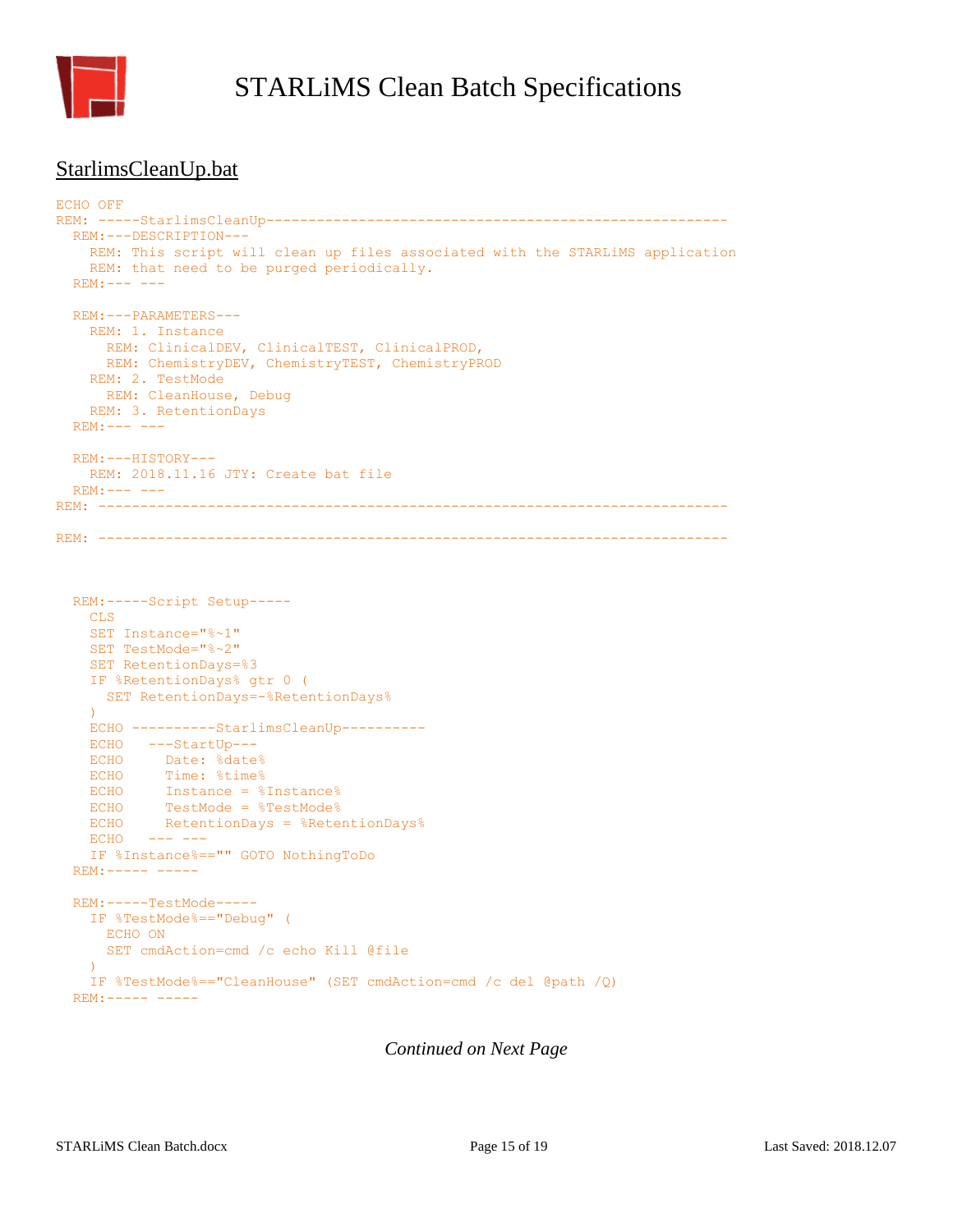

 REM:-----CleanDirectories----- SET FileType=\*.log IF %Instance%=="ClinicalDEV" SET appPoolDir=STARLIMS10.Clinical107-DEV IF %Instance%=="ClinicalTEST" SET appPoolDir=STARLIMS10.Test IF %Instance%=="ClinicalPROD" SET appPoolDir=STARLIMS10.ClinicalLims.azdhs.gov IF %Instance%=="ChemistryDEV" SET appPoolDir=STARLIMS10.ChemLims-Dev.azdhs.gov IF %Instance%=="ChemistryTEST" SET appPoolDir=STARLIMS10.ChemLims-Test.azdhs.gov IF %Instance%=="ChemistryPROD" SET appPoolDir=STARLIMS10.ChemLims.azdhs.gov REM:--Clean Log Dir-- SET dirTarget=C:\STARLIMS\%appPoolDir%\Log ECHO Clean [FileType %FileType%] [Age %RetentionDays%] [DirPath %dirTarget%] -- FORFILES /P %dirTarget% /M %FileType% /S /C "%cmdAction%" /D %RetentionDays% REM:--Clean UserLog Dir-- SET FileType= \*.log SET dirTarget=C:\STARLIMS\%appPoolDir%\Log\Users ECHO Clean [FileType %FileType%] [Age %RetentionDays%] [DirPath %dirTarget%] -- FORFILES /P %dirTarget% /M %FileType% /S /C "%cmdAction%" /D %RetentionDays% REM:--Clean ReportsCache Dir-- SET FileType= \* SET dirTarget=C:\STARLIMS\%appPoolDir%\WorkPath\ReportsCache ECHO Clean [FileType %FileType%] [Age %RetentionDays%] [DirPath %dirTarget%] -- FORFILES /P %dirTarget% /M %FileType% /S /C "%cmdAction%" /D %RetentionDays% REM: Also removing any sub-directories in this folder. FOR /D %%p IN ("%dirTarget%\\*") DO RMDIR /Q /S "%%p" REM:--Clean ShadowCache Dir-- SET FileType= \* SET dirTarget=C:\STARLIMS\%appPoolDir%\ShadowCache ECHO Clean [FileType %FileType%] [Age %RetentionDays%] [DirPath %dirTarget%] -- FORFILES /P %dirTarget% /M %FileType% /S /C "%cmdAction%" /D %RetentionDays% REM: Also removing any sub-directories in this folder. FOR /D %%p IN ("%dirTarget%\\*") DO RMDIR /Q /S "%%p" REM:--Clean WorkPath Temp Dir-- SET FileType= \* SET dirTarget=C:\STARLIMS\%appPoolDir%\WorkPath\Temp ECHO Clean [FileType %FileType%] [Age %RetentionDays%] [DirPath %dirTarget%] -- DEL "%dirTarget%\\*" /F /Q REM: Also removing any sub-directories in this folder. FOR /D %%p IN ("%dirTarget%\\*") DO RMDIR /Q /S "%%p"  $ECHO$   $---$  GOTO TheEnd REM:----- -----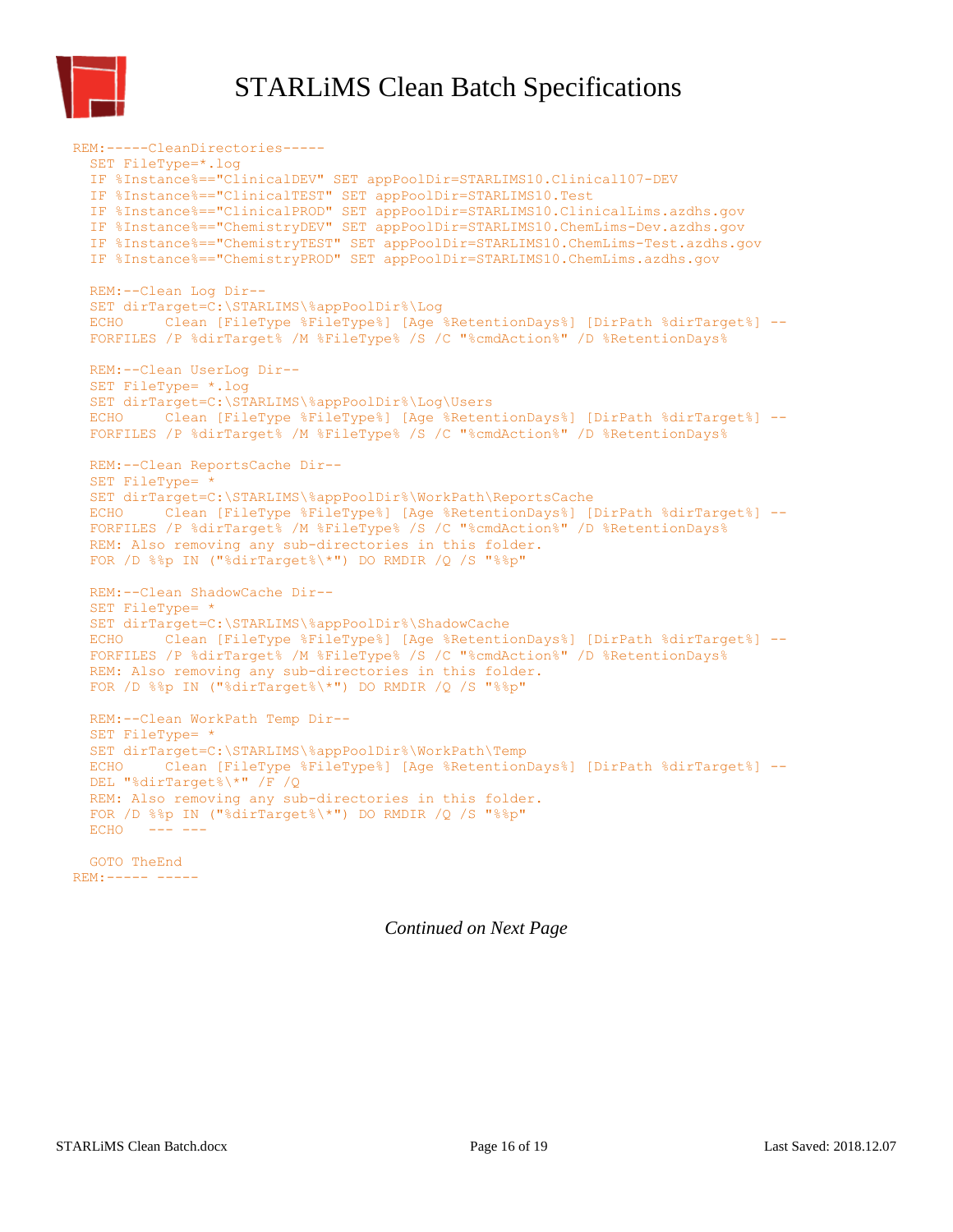

| :NothingToDo<br>ECHO<br><b>ECHO</b><br>GOTO TheEnd | REM:-----NothingToDo-----<br>ECHO ---NothingToDo---<br>No Parameters Passed, Nothing to do<br>------- |
|----------------------------------------------------|-------------------------------------------------------------------------------------------------------|
| $REM: --- --- --- --- ---$                         |                                                                                                       |
| : <b>The End</b>                                   |                                                                                                       |
|                                                    | $REM:---The End---$                                                                                   |
|                                                    | ECHO ---TheEnd of StarlimsCleanUP---                                                                  |
| <b>ECHO</b>                                        | Time: %time%                                                                                          |
| <b>ECHO</b>                                        | Exiting Script                                                                                        |
| <b>ECHO</b>                                        |                                                                                                       |
| $REM: --- --- --- ---$                             |                                                                                                       |
| <b>ECHO</b>                                        | -----------------                                                                                     |

REM: ---------------------------------------------------------------------------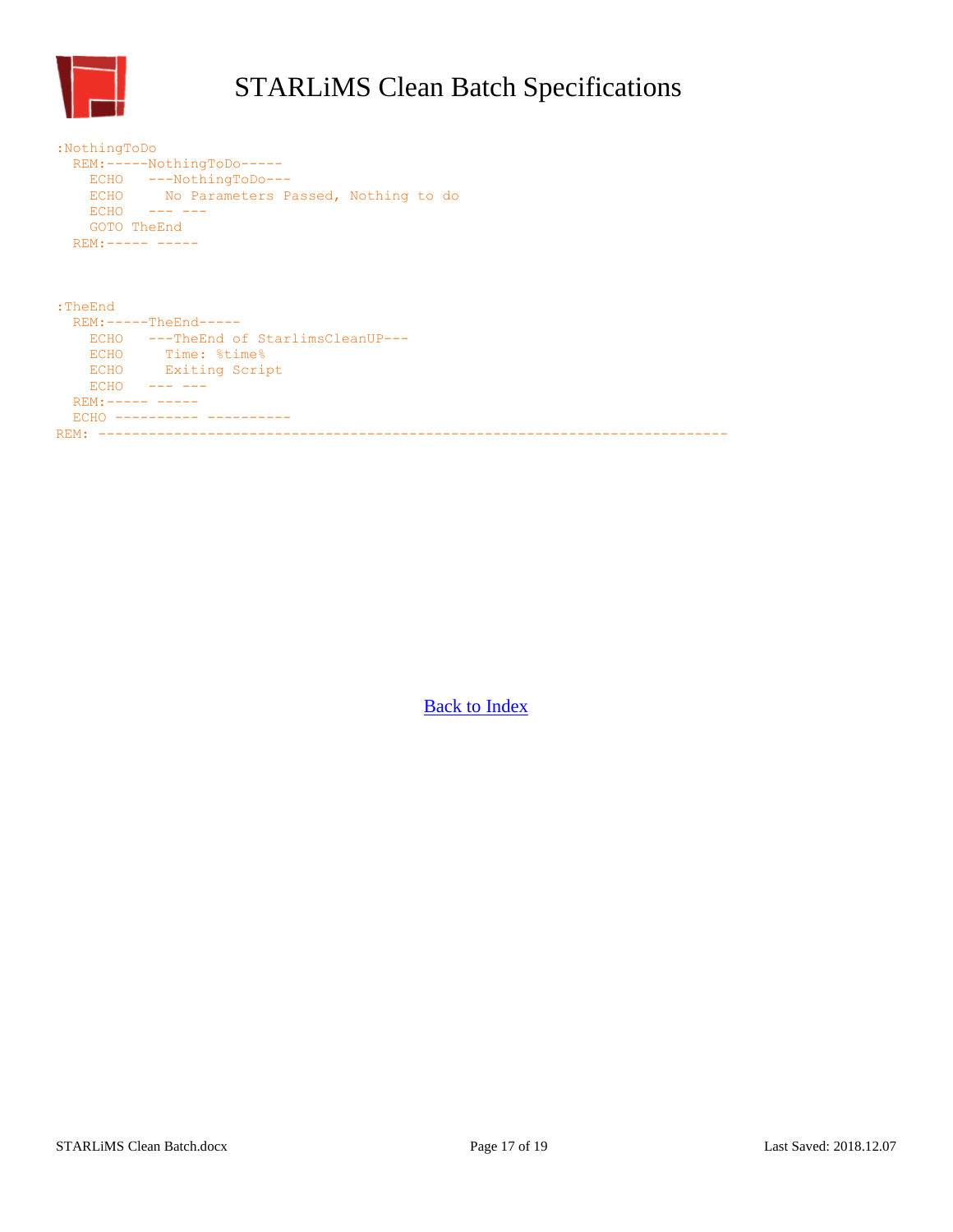

#### <span id="page-17-0"></span>iisCleanUp.bat

```
ECHO OFF
REM: -----iisCleanUp------------------------------------------------------------
   REM:---DESCRIPTION---
    REM: This script will take the passed Instance, and perform a cleanup 
    REM: of the IIS cache files. Accomplished by stopping the Application Pool
    REM: and cleaning the appropirate directories and then starting the 
    REM: Application Pool
  REM:--- ---
  REM:---PARAMETERS---
    REM: 1. Instance
      REM: ClinicalDEV, ClinicalTEST, ClinicalPROD,
      REM: ChemistryDEV, ChemistryTEST, ChemistryPROD
    REM: 2. TestMode
      REM: CleanHouse, Debug
 REM: --- --
  REM:---HISTORY---
    REM: 2018.11.16 JTY: Create bat file
 REM:--- ---REM: ---------------------------------------------------------------------------
REM: ---------------------------------------------------------------------------
  REM:-----Script Setup-----
   CLS.
    SET Instance="%~1"
    SET TestMode="%~2"
    ECHO ----------iisCleanUp----------
    ECHO ---StartUp---
 ECHO Date: %date%
 ECHO Time: %time%
   ECHO Instance = %Instance%
   ECHO TestMode = %TestMode%
   ECHO --- --- IF %Instance%=="" GOTO NothingToDo
   REM:----- -----
  REM:-----TestMode-----
    IF %TestMode%=="Debug" (
      ECHO ON
      SET cmdAction=cmd /c echo Kill @file
    )
    IF %TestMode%=="CleanHouse" (SET cmdAction=cmd /c del @path /Q)
   REM:----- -----
  REM:-----Clean IIS Directories-----
    IF %Instance%=="ClinicalDEV" SET AppPoolName=STARLIMS10.Clinical107-DEV
    IF %Instance%=="ClinicalTEST" SET AppPoolName=STARLIMS10.Test
     IF %Instance%=="ClinicalPROD" SET AppPoolName=STARLIMS10.ClinicalLims.azdhs.gov
     IF %Instance%=="ChemistryDEV" SET AppPoolName=STARLIMS10.ChemLims-Dev.azdhs.gov
     IF %Instance%=="ChemistryTEST" SET AppPoolName=STARLIMS10.ChemLims-Test.azdhs.gov
     IF %Instance%=="ChemistryPROD" SET AppPoolName=STARLIMS10.ChemLims.azdhs.gov
    SET appPoolDir=%appPoolName%
```
*Continued on Next Page*

ECHO ---Clean IIS Directories---